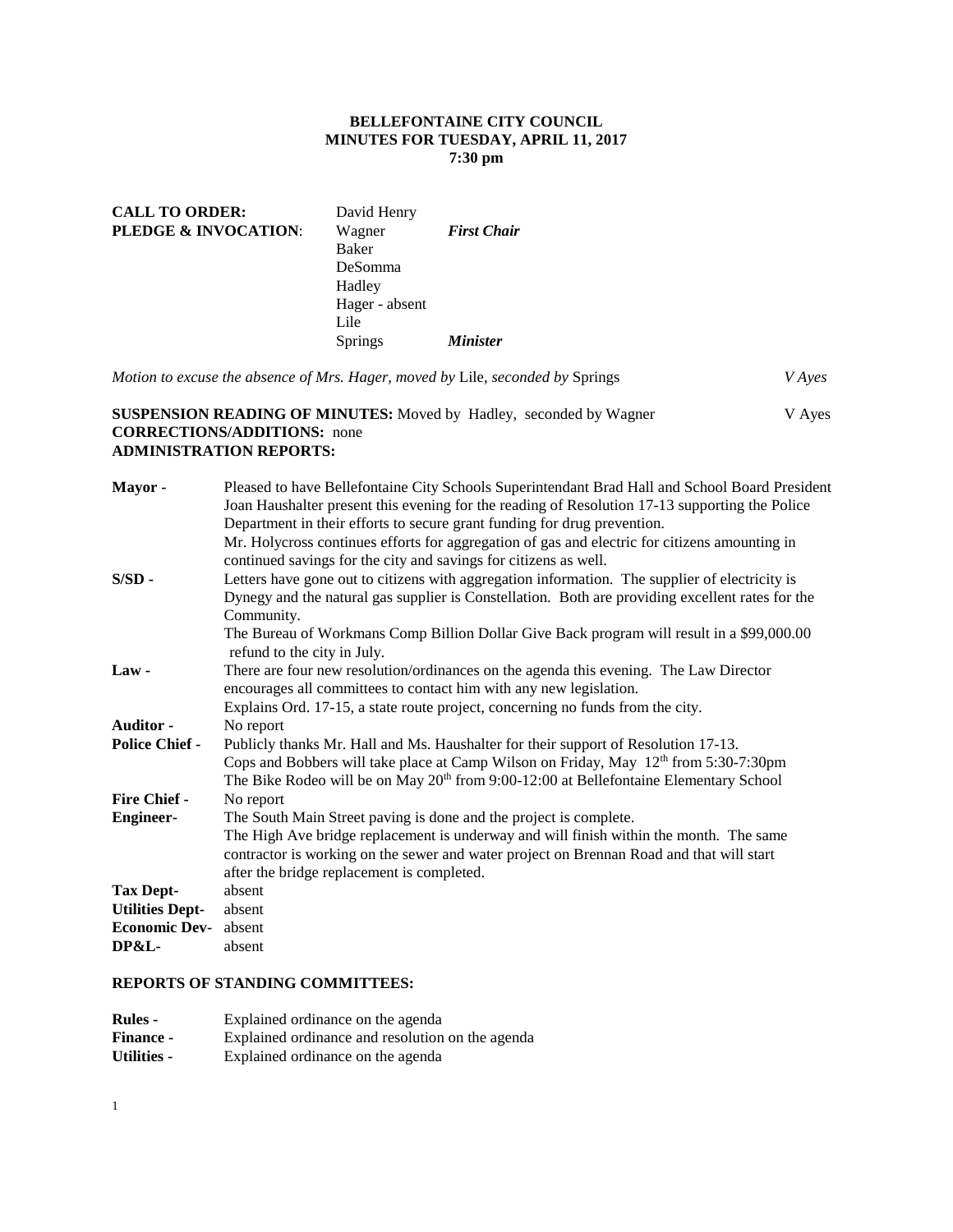**Safety -** No report **Streets -** Explained ordinance on the agenda **Sidewalks, Curbs & Parks –**No report **Audit -** No report

## **COMMUNICATIONS FROM CITIZENS:**

#### **INTRODUCTION OF ORDINANCES:**

#### **1. ORDINANCES FOR 1ST READING**

- R17-13 A. A RESOLUTION SUPPORTING THE BELLEFONTAINE CITY POLICE DEPARTMENT IN THEIR EFFORTS TO SECURE GRANT FUNDING THROUGH THE OHIO ATTORNEY GENERAL'S 2016-17 DRUG USE PREVENTION APPLICATION. **FINANCE**
	- Adoption Moved by Baker, seconded by Hadley V Ayes
- 17-14 B. AN ORDINANCE AUTHORIZING AND DIRECTING THE MAYOR AND/OR SERVICE-SAFETY DIRECTOR TO ENTER INTO A JOINT APPLICATION AGREEMENT WITH THE BOARD OF LOGAN COUNTY COMMISSIONERS FOR THE PURPOSE OF APPLYING FOR COMMUNITY HOUSING IMPACT & PRESERVATION PROGRAM (CHIP) FUNDS FROM THE OHIO DEVELOPMENT SERVICES AGENCY (ODSA) FOR PROGRAM YEAR 2017 AND DECLARING AN EMERGENCY IN THE CITY OF BELLEFONTAINE, OHIO. **FINANCE**

| $3RR -$    | Moved by Baker, seconded by Hadley | V Aves |
|------------|------------------------------------|--------|
| Passage -  |                                    |        |
| Adoption - |                                    |        |

17-15 C. AN ORDINANCE AUTHORIZING PROJECT AUG/LOG SMOOTH FY19 AND DECLARING AN EMERGENCY IN THE CITY OF BELLEFONTAINE, OHIO. **STREETS**

| $3RR -$    | Moved by Hadley, seconded by Desomma | V Ayes |
|------------|--------------------------------------|--------|
| Passage -  |                                      |        |
| Adoption - |                                      |        |

17-16 D. AN ORDINANCE AMENDING SECTION 1185.15(d)(1) OF THE PLANNING AND ZONING CODE OF THE CODIFIED ORDINANCES OF THE CITY OF BELLEFONTAINE, OHIO AND DECLARING AN EMERGENCY IN THE CITY OF BELLEFONTAINE, OHIO. **RULES**

| 3RR -      | Moved by Lile, seconded by Hadley | V Ayes |
|------------|-----------------------------------|--------|
| Passage -  |                                   |        |
| Adoption - |                                   |        |

### **2. ORDINANCES FOR 2ND READING**

17-12 A. AN ORDINANCE AUTHORIZING AND DIRECTING THE SERVICE-SAFETY DIRECTOR TO ADVERTISE FOR REQUESTS FOR STATEMENTS OF QUALIFICATIONS FOR SERVICES NECESSARY TO COMPLETE A WATER AND WASTEWATER SYSTEM

2